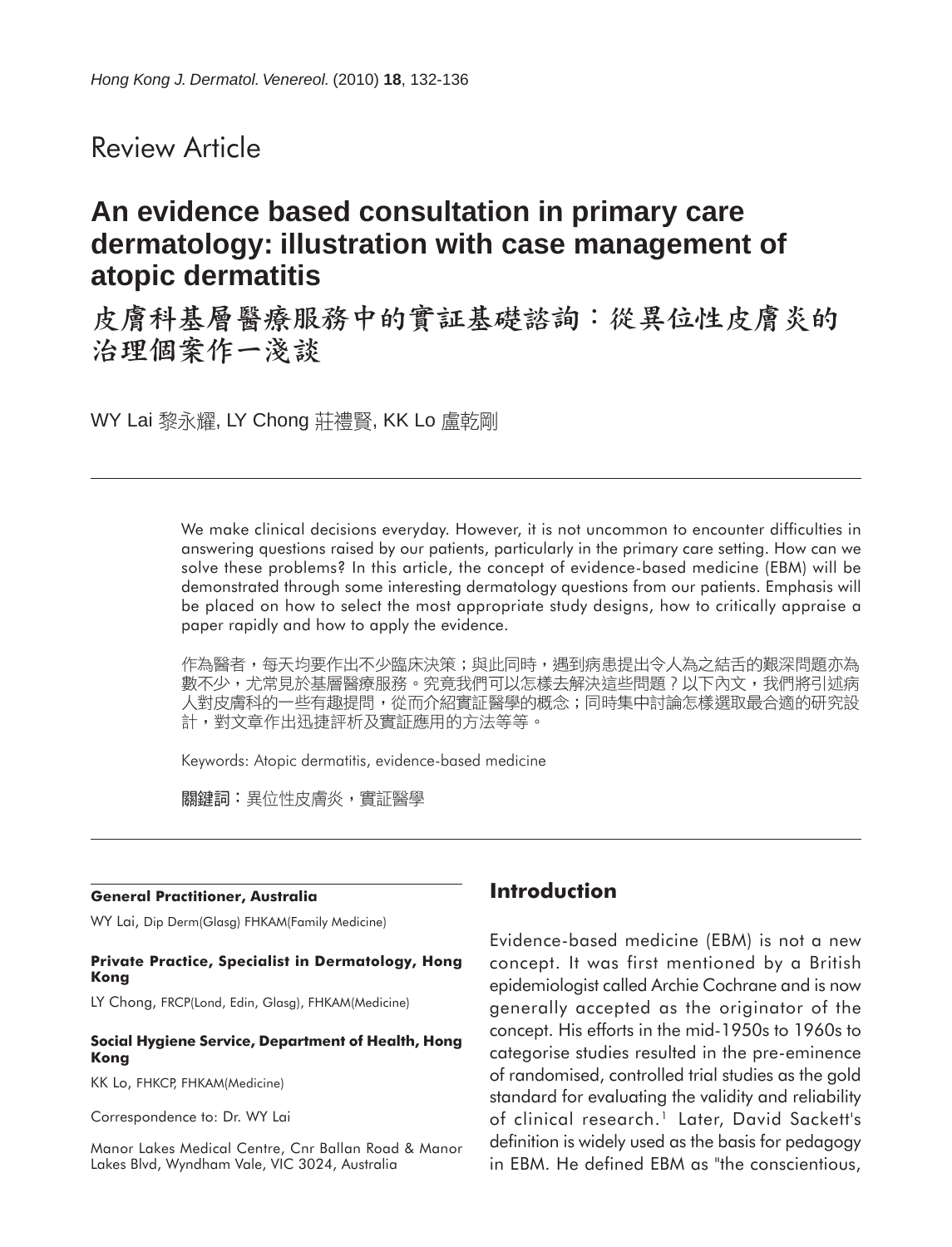explicit and judicious use of current best evidence in making decisions about the care of individual patients".2 Muir Gray and his colleagues introduced a broader concept on EBM: "Evidence based clinical practice is an approach to decision making in which the clinician uses the best scientific evidence available, in consultation with the patient, to decide upon the option which suits the patient best."3

In this article, we will demonstrate how to apply the above concepts in our daily consultation. As atopic dermatitis is one of the most common skin diseases in primary care in Hong Kong, we have selected some interesting questions and try to answer them with support by the best available evidence.

## **Searching strategies**

The following reference databases were searched; namely the Pubmed and Cochrane Library as they are the most easily accessible resources for a busy family physician. The most obvious disadvantage is the lack of full text most of the time. The searching was performed between April and October in 2008. The average time spent for searching each question is less than 5 minutes, but the time to conclude from the evidence is more difficult to define because it depends on how vigorous you appraise the literature. However, if one follows some simple rules to search and read the abstract of an article, the time spent will be limited, e.g. for intervention studies, you can narrow down your search by limiting the study design to the highest hierarchy of evidence such as meta-analysis, instead of reading through every abstract of article. On the other hand, you may apply some quick appraisal skills for a metaanalysis (namely precise definitions of clinical variables and outcomes; appropriate and welldocumented study identification and selection strategy; evaluation of bias; description and evaluation of heterogeneity; justification of data analysis techniques and use of sensitivity analysis)

or for a randomised controlled trial (RCT) (including randomised concealed assignment; group similarity in characteristic and treatment; loss in follow-up; use of intention-to-treat analysis and blindness of both investigators and patients in objective measurement). Even small violations of the above rules can lead to misleading conclusion.

Keywords and Medical Subject Headings terms were both searched for the following wordings: atopic dermatitis, atopic eczema, anti-histamine, traditional Chinese medicine, Chinese herbal medicine, probiotic, lactobacillus, topical corticosteroids, potent topical steroids, tacrolimus, pimecrolimus, evening primrose oil, diet restriction.

### **Questions to be discussed**

#### *(i) Is oral antihistamine useful in my atopic dermatitis?*

Antihistamines are always prescribed to our patients with atopic dermatitis in our daily practice. Is it evidence-based? According to a systematic review that included 16 studies with a total of 803 subjects, large RCTs with definitive conclusions have not been performed. Instead, two small, better-performed randomised trials did not support the use of antihistamines in relieving pruritis. In the remaining trials which supported the use of antihistamines, they lacked placebo controls or randomisation, or contained less than 20 participants in each treatment group.<sup>4</sup> Hence, their results cannot be drawn into any conclusion. Similar conclusion was supported by another systematic review conducted later.<sup>5</sup>

The authors suggested that although antihistamines are often used in the treatment of atopic dermatitis, it seems that little evidence exists to support its use in relief of pruritis. Moreover, there is no good evidence to support the effectiveness of expensive non-sedating agents. More clinical trials examining the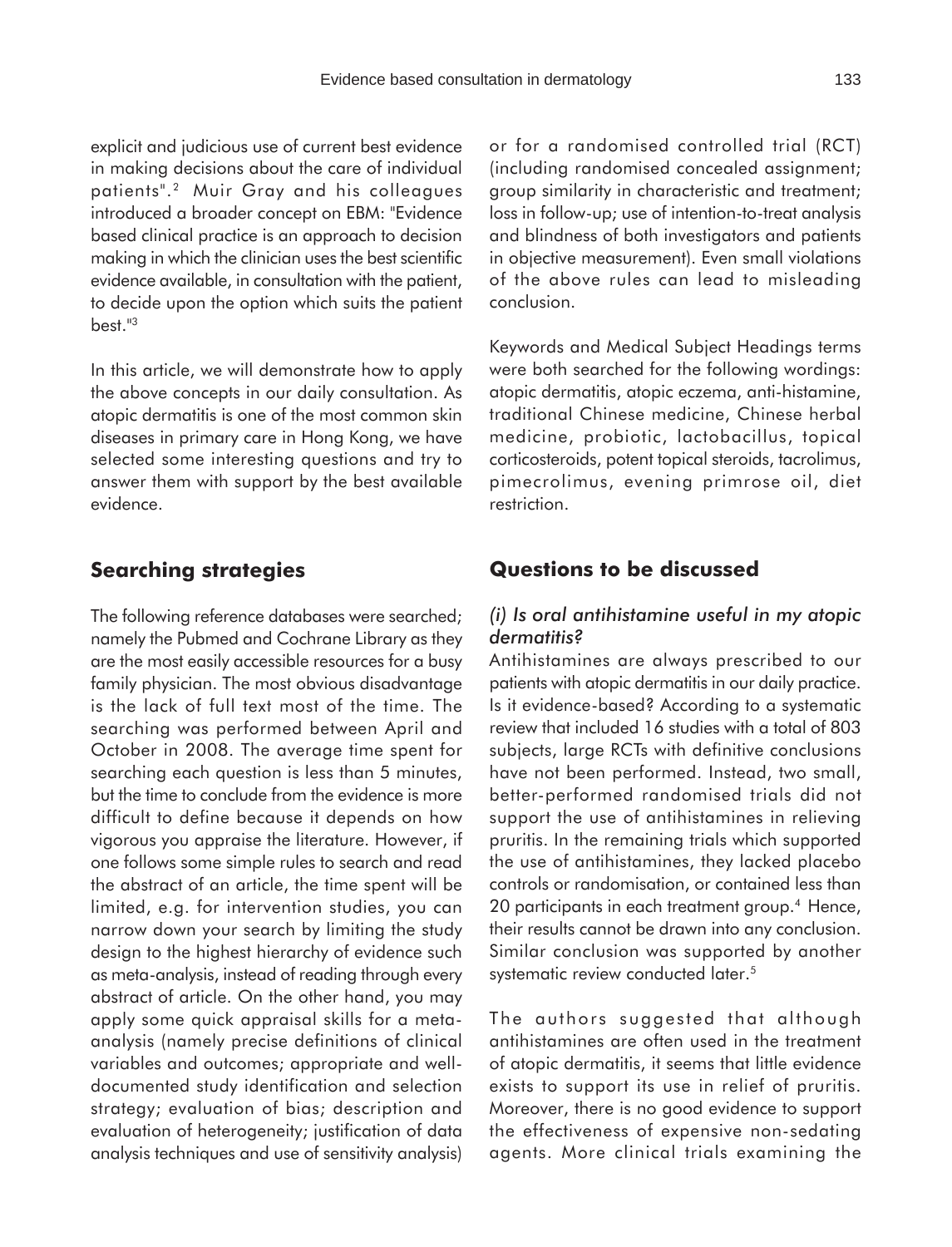therapeutic efficacy of the newer non-sedating anti-histamines are necessary to elucidate their role in the treatment of atopic dermatitis.

### *(ii) Is Chinese herbal medicine helpful in my atopic dermatitis?*

Traditional Chinese herbal medicine has been used to treat atopic dermatitis for many years in Chinese society. Is it really beneficial to our patients? A recent Cochrane review may give us an answer. The authors performed a comprehensive search and only RCTs of Chinese herbal mixtures used in the treatment of atopic dermatitis were included. Four RCTs, with eight weeks for each phase, met the inclusion criteria. Nevertheless, the withdrawal rates ranged from 7.5% to 22.5% and no trial used intention to treat analysis. Though the authors concluded that Chinese herbal mixtures might be effective in the treatment of atopic dermatitis, further well-designed, larger scale trials are required to achieve a better conclusion.<sup>6</sup>

### *(iii) Is Probiotic supplementation during my prenatal/postnatal period effective in the prevention and treatment of atopic dermatitis in my child?*

In a meta-analysis of RCTs, the authors concluded that prenatal probiotic supplementation significantly reduced the risk of developing paediatric atopic dermatitis (NNT=12; 8-25), but was not significantly superior to placebo for treating established diseases. On the other hand, postnatal supplementation alone did not significantly reduce the risk of paediatric atopic dermatitis.<sup>7</sup>

However, since the authors did not perform a formal procedure to exclude publication bias, negative studies are more likely to be unpublished and we must be aware that the true effect of the intervention may be deviated from what is reported.

## *(iv) Is daily topical corticosteroids enough for atopic dermatitis?*

In a systematic review, the authors searched the

literature for RCTs comparing once-daily with more frequent dosing of topical corticosteroids for atopic dermatitis. The 2 primary outcomes consistent among most studies was "at least a good response or 50% improvement" and "dermatitis rated as cleared or controlled." It was well executed with a comprehensive search, a good description of inclusion/exclusion criteria, a careful abstracting of data, and an appropriate analysis. Of the 10 RCTs chosen (a total of 1,819 patient), 1 studied a very potent steroid, 8 studied potent steroids, and 1 studied a moderately potent steroid. Since the results among the studies were heterogeneous, it was impossible to combine the results. However, review of the individual studies showed little support for dosing more than once a day.<sup>8</sup>

The authors suggested that patients should start with once-daily dosing of topical corticosteroids for atopic dermatitis in order to avoid the side effects of topical steroids, but increasing to twice or 3 times per day only if symptoms are not well controlled.

# *(v) Is either topical tacrolimus or topical pimecrolimus useful in atopic dermatitis?*

Nowadays, pimecrolimus and tacrolimus are two immunomodulating agents commonly used topically as alternatives to corticosteroids for the treatment of atopic dermatitis. The authors of a meta-analysis searched all RCTs comparing either drug with active treatment or placebo or with each other.9 They also searched several databases, as well as reference lists of retrieved trials. Study selection and data extraction were performed independently by two authors. They included 25 trials with a total of 6897 patients. Both drugs were found to be significantly more effective than placebo. In moderate to severe atopic dermatitis, only topical tacrolimus was shown to be more effective than 1% hydrocortisone acetate in children and 0.1% hydrocortisone butyrate in adults. It may have a place for long-term use in patients with resistant atopic dermatitis on sites where side effects from topical corticosteroids might develop quickly. On the other hand, only a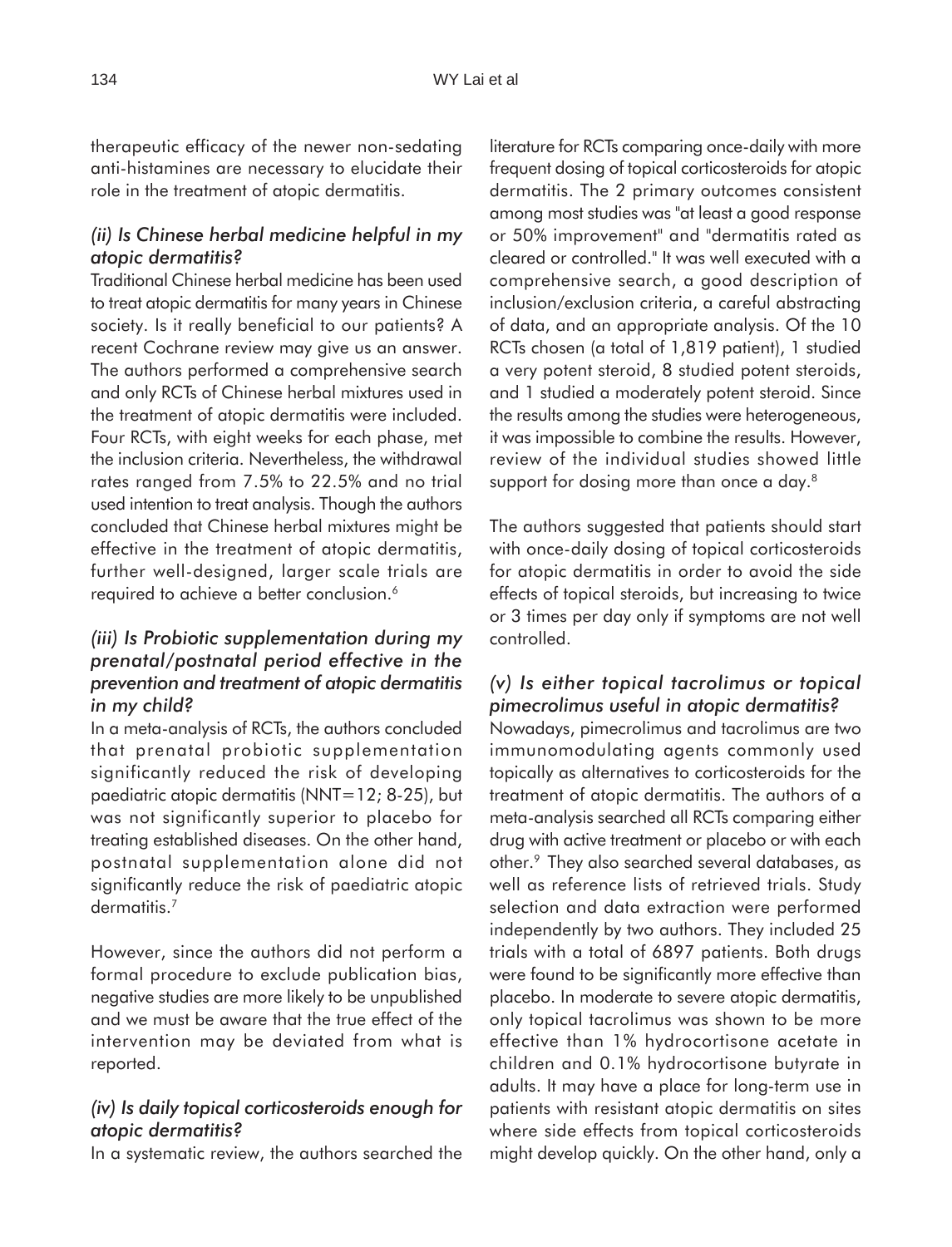single study has evaluated pimecrolimus 1% versus tacrolimus 0.03% in children with moderate to severe atopic dermatitis and found equivalent response rates over 6 weeks.<sup>9</sup> In another well conducted meta-analysis from the Cochrane database, topical pimecrolimus is less effective than moderate and potent corticosteroids and 0.1% tacrolimus. The therapeutic role of topical pimecrolimus is uncertain due to the absence of key comparisons with mild corticosteroids.10 However, experience of long-term use of these agents is lacking so the risk of rare but serious adverse effects remains unknown. No conclusions can be confidently drawn about the costeffectiveness of pimecrolimus or tacrolimus compared with active topical corticosteroids comparators.<sup>11</sup>

#### *(vi) Is evening primrose oil beneficial to patients suffering from atopic dermatitis?*

Evening primrose oil was initially proven efficacious in a poorly performed meta-analysis.<sup>12</sup> However, a better-performed meta-analysis has refuted the use of primrose oil in atopic dermatitis. The investigators performed a comprehensive database search and only RCTs of therapeutic agents used in the prevention and treatment of people with atopic dermatitis of any age were considered for inclusion. The quality assessment of retrieved RCTs included concealment of allocation of randomisation, blindness to the study interventions, and intention-to-treat analysis. Though a total of 1165 possible RCTs were retrieved in hard copy form for further scrutiny, only 272 RCTs of atopic dermatitis covering at least 47 different interventions were included. After vigorous analysis, the authors concluded there was insufficient evidence to make recommendations on evening primrose oil in established atopic dermatitis.13 To further refute its usefulness, an ongoing Cochrane review may give us a clearer picture in the future.<sup>14</sup>

#### *(vii) Is diet restriction useful in atopic dermatitis?*

A recent Cochrane review has demonstrated the

limited role of diet restriction in atopic dermatitis. The reviewers performed a comprehensive literature search in different databases. They found 9 RCTs involving a total of 421 participants of which six were studies of egg and milk exclusion  $(N=288)$ , one was a study of few-foods  $(N=85)$ and two were studies of an elemental diet  $(N=48)$ . There appeared to be no benefit with egg and milk free diet, elemental or few-foods diet in unselected cases of atopic dermatitis. On the other hand, there may be some benefit in using an eggfree diet in infants with suspected egg allergy who have positive specific IgE to eggs. One study found 51% of the children had a significant improvement in body surface area with the exclusion diet compared to normal diet (RR 1.51, 95% CI 1.07 to 2.11) and change in surface area and severity score was significantly improved in the exclusion diet compared to the normal diet at the end of 6 weeks (MD 5.50, 95% CI 0.19 to 10.81) and end of treatment (MD 6.10, 95% CI 0.06 to12.14). However, methodological difficulties have made it difficult to interpret these studies. Poor concealment of randomisation allocation, lack of blinding and high dropout rates without an intention-to-treat analysis indicates that these studies should be interpreted with great caution.<sup>15</sup>

# **Limitation**

The opinions in this paper are only a preliminary search of evidences based on the best study designs. Moreover, search bias might be present as it was confined to Medline and Cochrane library. In addition, only literatures written in the English language were selected. Last but not least, as the articles in dermatology are growing rapidly, the information given in this paper may not be the most accurate and up-to-date.

# **Conclusion**

Clinical decision-making not only depends on the clinical evidence, but also the patients' benefits